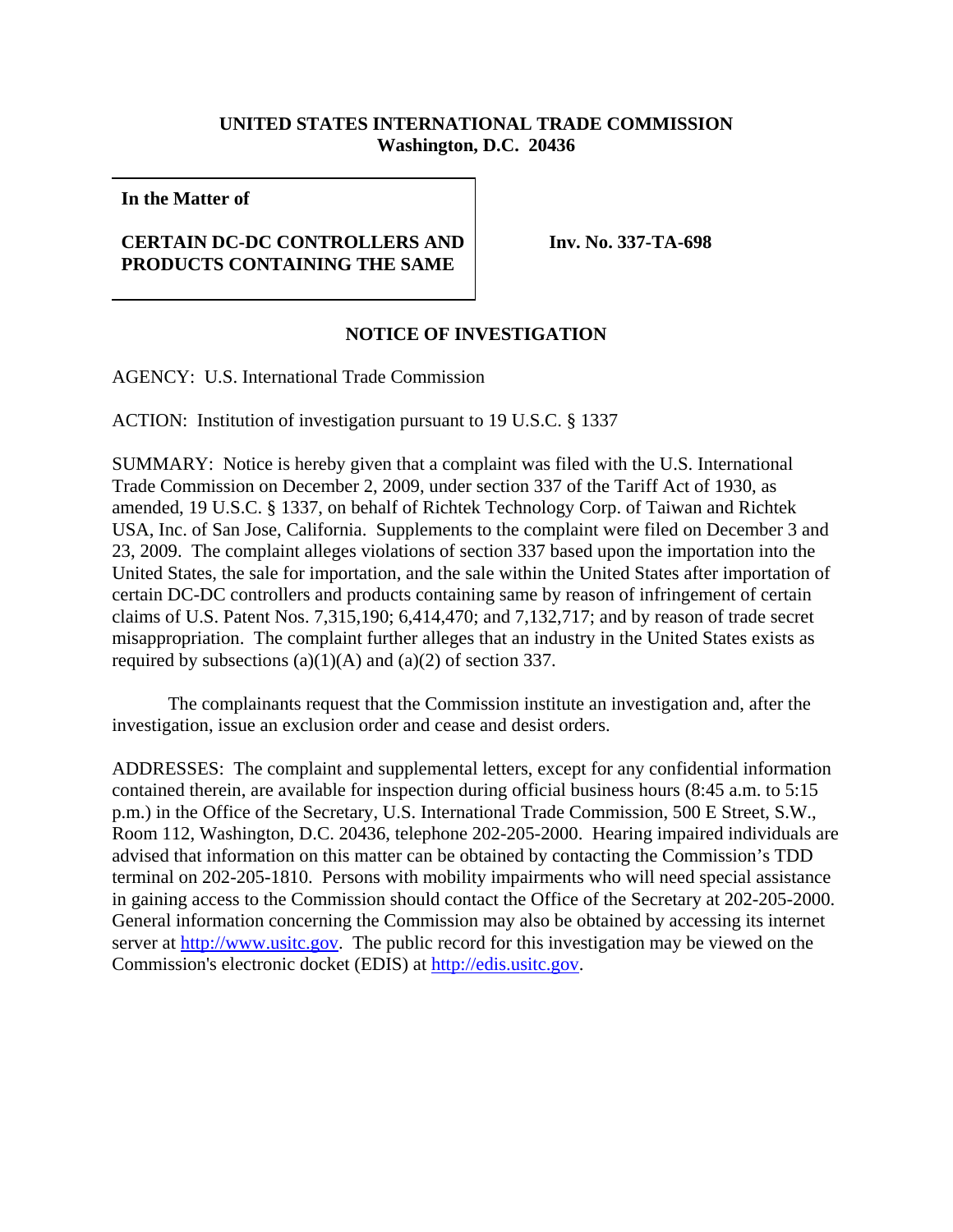FOR FURTHER INFORMATION CONTACT: Heidi E. Strain, Esq., Office of Unfair Import Investigations, U.S. International Trade Commission, telephone (202) 205-2606.

AUTHORITY: The authority for institution of this investigation is contained in section 337 of the Tariff Act of 1930, as amended, and in section 210.10 of the Commission's Rules of Practice and Procedure, 19 C.F.R. § 210.10 (2009).

SCOPE OF INVESTIGATION: Having considered the complaint, the U.S. International Trade Commission, on December 29, 2009, ORDERED THAT –

(1) Pursuant to subsection (b) of section 337 of the Tariff Act of 1930, as amended, an investigation be instituted to determine:

(a) whether there is a violation of subsection (a)(1)(B) of section 337 in the importation into the United States, the sale for importation, or the sale within the United States after importation of certain DC-DC controllers or products containing the same that infringe one or more of claims 1-7, 26, and 27 of U.S. Patent No. 7,315,190; claims 29 and 34 of U.S. Patent No. 6,414,470, and claims 1-3 and 6-9 of U.S. Patent No. 7,132,717, and whether an industry in the United States exists as required by subsection  $(a)(2)$  of section 337; and

(b) whether there is a violation of subsection  $(a)(1)(A)$  of section 337 in the importation into the United States, the sale for importation, or the sale within the United States after importation of certain DC-DC controllers or products containing the same by reason of misappropriation of trade secrets, the threat or effect of which is to destroy or substantially injure an industry in the United States;

(2) For the purpose of the investigation so instituted, the following are hereby named as parties upon which this notice of investigation shall be served:

(a) The complainants are:

Richtek Technology Corp. 5F, No. 20, Tai Yuen Street Chupei City, Hsinchu, Taiwan 30288

Richtek USA, Inc. 1210 South Bascom Avenue, Suite 227 San Jose, CA 95128

(b) The respondents are the following entities alleged to be in violation of section 337, and are the parties upon which the complaint is to be served: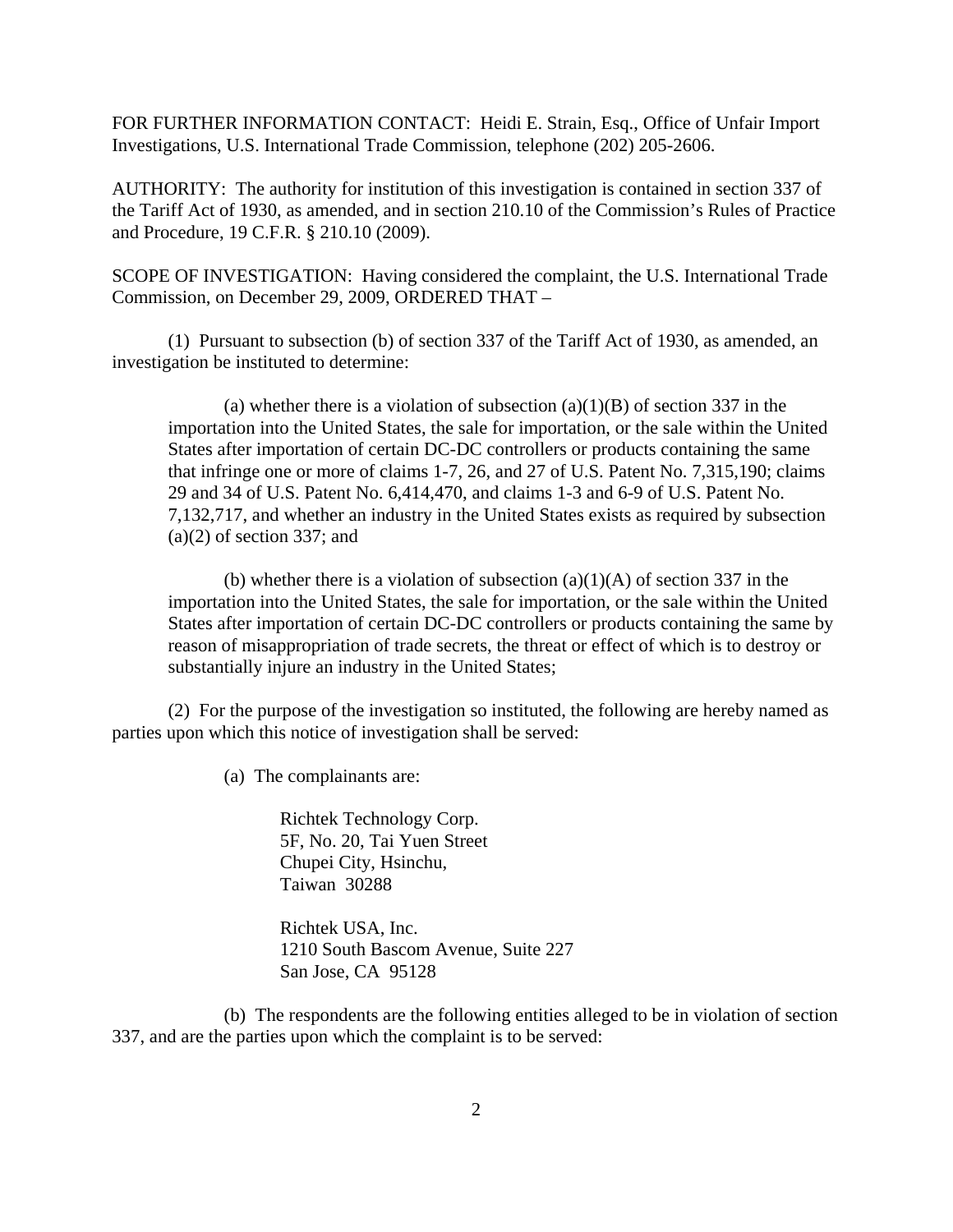uPI Semicondutor Corp. 7F. No. 2, Gongye East 3rd Rd. Hsinchu Science Park Hsinchu 300 Taiwan

Advanced Micro Devices, Inc. One AMD Place P.O. Box 3453 Sunnyvale, CA 94088-3453

Sapphire Technology Limited Unit 1908 – 1919, 19/F. Tower 2, Grand Central Plaza 138 Shatin Rural Committee Road Shatin, N.T. Hong Kong

Best Data Products Inc. d/b/a Diamond Multimedia, Inc. 9650 De Soto Avenue Chatsworth, CA 91311

XFX Technology, Inc. 1931 Lynx Place Ontario, CA 91761

(c) The Commission investigative attorney, party to this investigation, is Heidi E. Strain, Esq., Office of Unfair Import Investigations, U.S. International Trade Commission, 500 E Street, S.W., Suite 401, Washington, D.C. 20436; and

(3) For the investigation so instituted, the Honorable Paul J. Luckern, Chief Administrative Law Judge, U.S. International Trade Commission, shall designate the presiding Administrative Law Judge.

Responses to the complaint and the notice of investigation must be submitted by the named respondents in accordance with section 210.13 of the Commission's Rules of Practice and Procedure, 19 C.F.R. § 210.13. Pursuant to 19 C.F.R. §§ 201.16(d) and 210.13(a), such responses will be considered by the Commission if received not later than 20 days after the date of service by the Commission of the complaint and the notice of investigation. Extensions of time for submitting responses to the complaint and the notice of investigation will not be granted unless good cause therefor is shown.